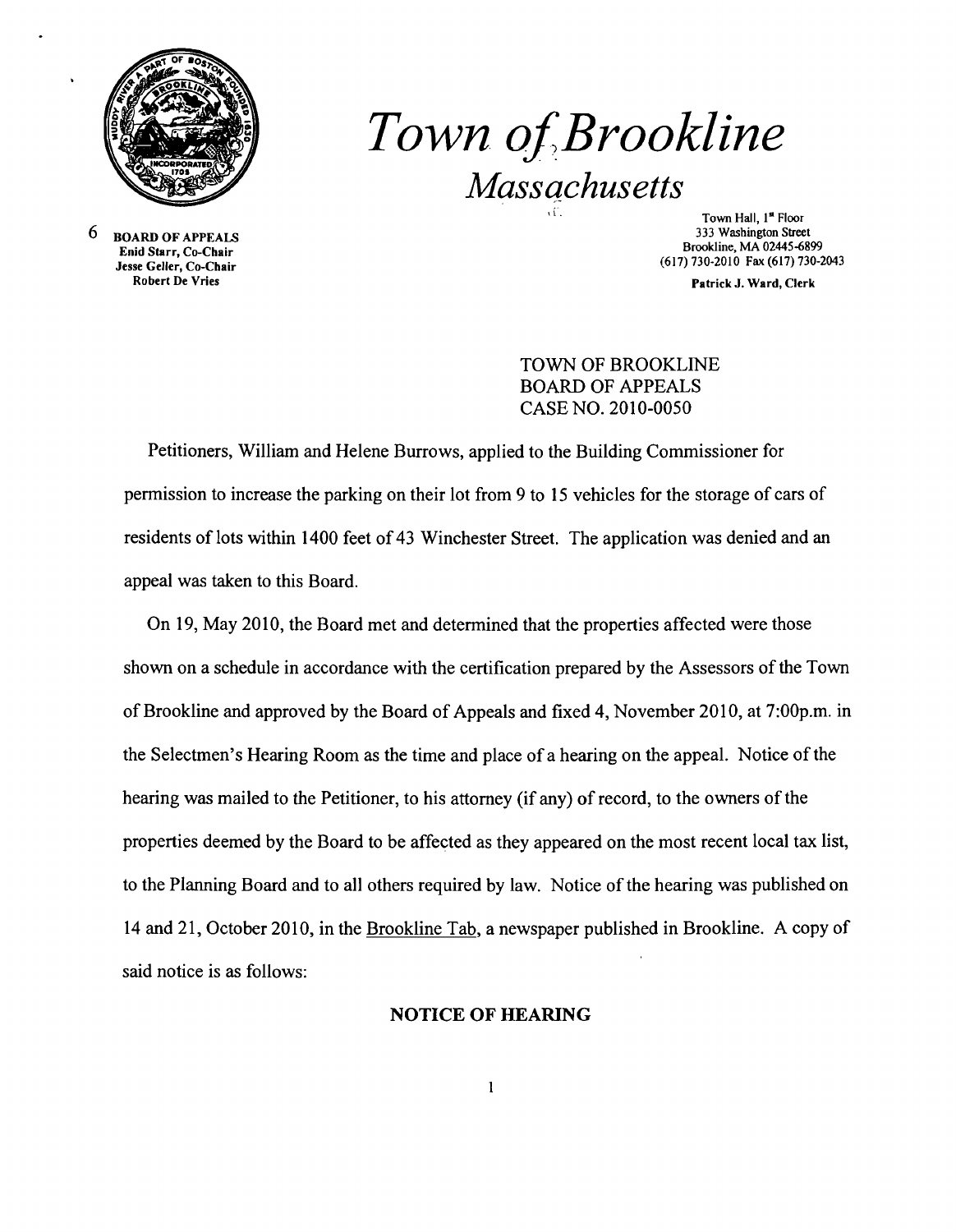Pursuant to M.G.L. C. 39, sections 23A & 23B, the Board of Appeals will conduct a public hearing to discuss the following case:

Petitioner: BURROWS, WILLIAM C & HELENE C Owner: BURROWS, WILLIAM C & HELENE C

Location of Premises: 43 WINCHESTER ST Date of Hearing: November 04, 2010 Time of Hearing: 7:00 PM Place of Hearing: Selectmen's Hearing Room, 6th. floor

A public hearing will be held for a variance and/or special permit from:

## 1. 4.07; Table of Use Regulations, Use #22, special permit required.

2. 8.02.2; Alteration or Extension, special permit required.

### Of the Zoning By-Law to ADDITIONAL ON SITE PARKING REQUIRING BOA RELIEF at 43 WINCHESTER ST BRKL.

Said premise located in a M-2.0 (apartment house) residence district.

*Hearings, once opened, may be continued by the Chair to a date and time certain. No further notice will be mailed to abutters or advertised in the TAB. Questions regarding whether a hearing has been continued, or the date and time ofany hearing may be directed to the Zoning Administrator at* 617-734-2134 *or check meeting calendar at:http://calendars.town.brookline.ma.usIMasterTownCalandarl?FormID=158.* 

*The Town of Brookline does not discriminate on the basis of disability in admission to, access to, or operations ofits programs, services or activities. Individuals who need auxiliary aids for*  effective communication in programs and services of the Town of Brookline are invited to make *their needs known to the ADA Coordinator, Stephen Bressler, Town of Brookline, 11 Pierce Street, Brookline, MA 02445. Telephone:* (617) *730-2330; TDD* (617) *730-2327.* 

### Enid Starr Jesse Geller Robert De Vries

At the time and place specified in the notice, this Board held a public hearing. Present at the

hearing was Chairman, Jesse Geller and Board Members, Jonathan Book and Mark Zuroff. The

Petitioner, William Burrows, presented his case before the Board.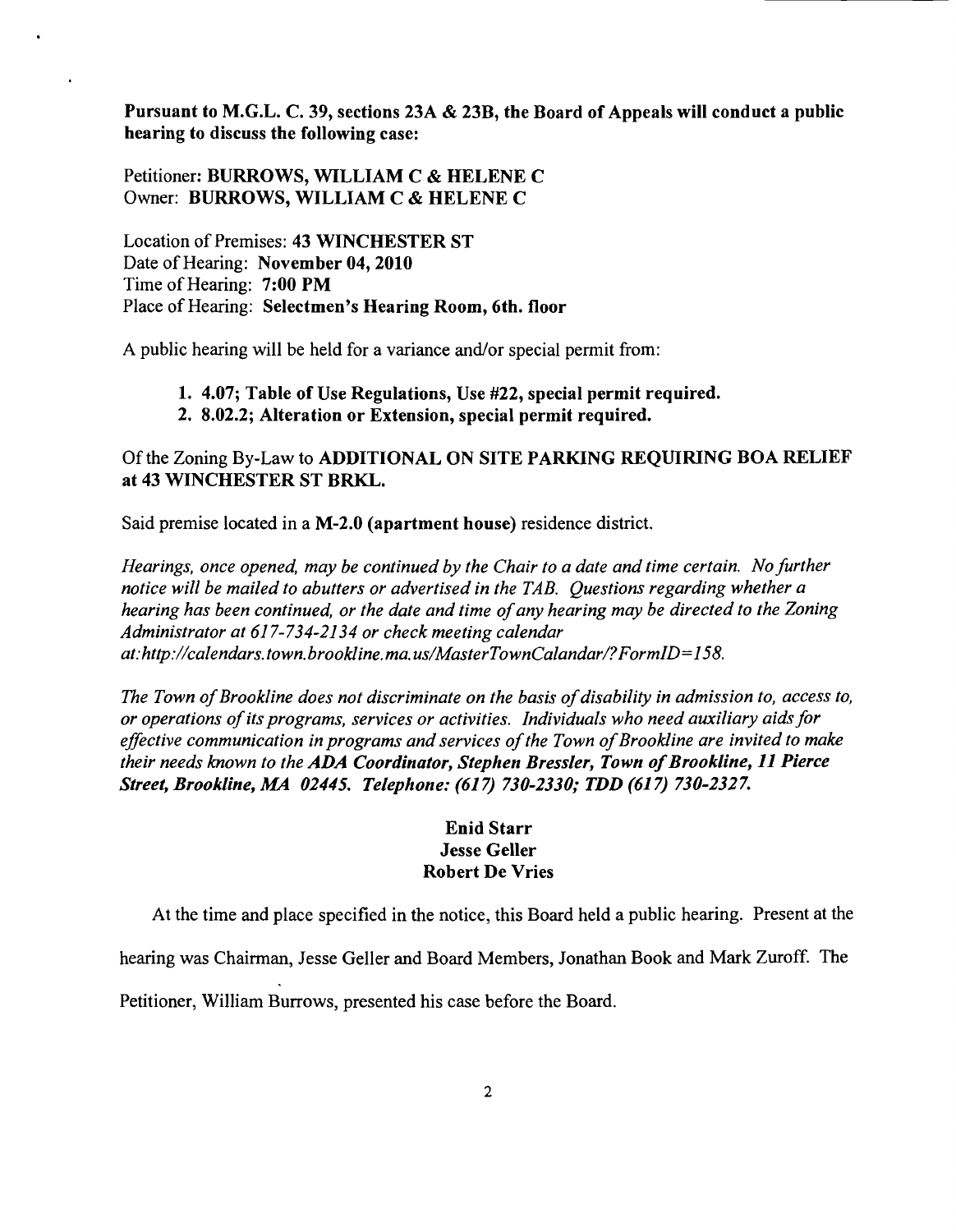Mr. Burrows explained that a previous owner, George MacFarlane, obtained a license for open-air parking for six vehicles at 43 Winchester Street from the Board of Selectmen in 1946. He said the license was continually in effect until 1961. That year the Board of Appeals granted a special permit for the parking and licensing of nine cars. He said that this license has been applied-for and maintained on a yearly basis since 1961.

Mr. Burrows described his property at 43 Winchester Street as a single-family home that was constructed in 1887. The home is positioned near the side lot line shared by 47 Winchester Street and is fairly close to the street, thus allowing for a generous side and rear yard. He said that he has a 28' wide driveway and curb cut, and the majority of the yard is paved-over for vehicular use, and has been for a substantial period of time. There is an existing two-car garage at the rear of the property. Mr. Burrows said that he has provided parking since he took possession of the home in 1979, and has always maintained a license for nine cars.

Mr. Burrows, said that he is proposing to legalize the parking for the additional six cars that are being parked on site so that he may obtain an open-air parking license for 15 cars. He maintains a 6' fence around the entire parking area, per condition #2 of the 1961 Decision. He said that he is not proposing any alterations to the site.

Board Member Book inquired about the duration of open air parking permits. The Building Commissioner responded that these permits are issued annually by the Board of Selectmen. Mr. Book then asked the petitioner how long he had 15 cars parked on his property as opposed to the 9 car license issued by the Board of Selectmen. Mr. Burrows responded that he was not sure of the time frame.

The Chairman asked whether anyone wished to speak in favor or in opposition to the proposal. No one rose to speak

3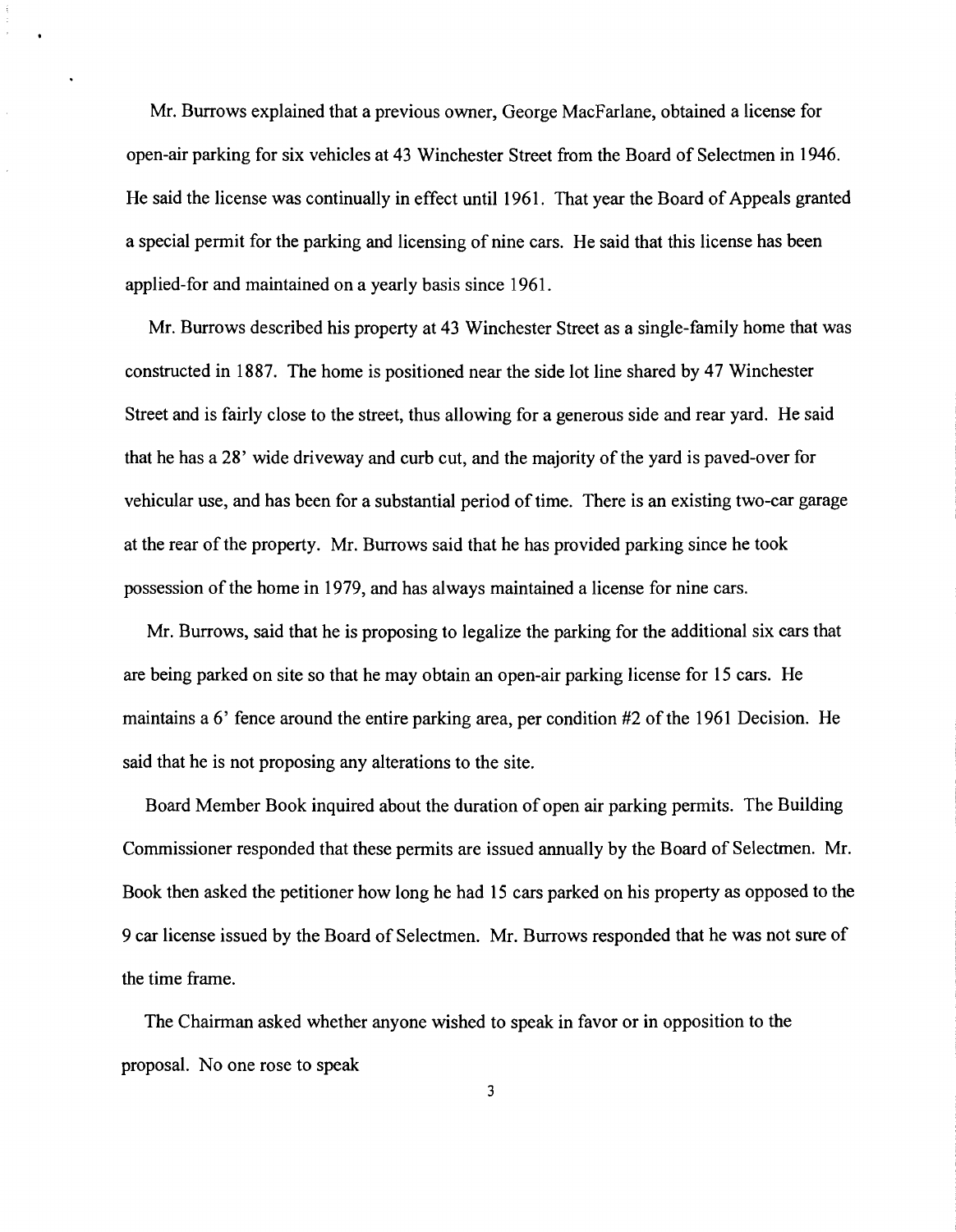Courtney Synoweic, Planner, delivered the findings of the Planning Board.

**Section 4.07** – Table of Uses, Use #22: The Board of Appeals may grant by special permit, residential parking or parking area for the storage of cars of other residents of other lots located 1,400 ft. of the subject property.

#### **Section 8.02.2 – Alteration or Extension**

 $\hat{z}$ 

l.

A special permit is required to alter a nonconforming condition.

Ms. Synoweic said that the Planning Board was generally supportive of the proposal to legalize the six additional parking spaces at 43 Winchester Street. The parking rental accessory use has been operational since 1946, and both the previous and current homeowners have exercised diligence with respect to applying for open air parking licenses. Finally, the Planning Board believed that the applicant is providing a service and an amenity to the neighborhood. Therefore, the Planning Board recommended approval of the special permit to rent 15 parking spaces to off-site residents residing within 1,400 feet of the subject property and the plan by William Burrows, submitted 10/13/10, subject to the following conditions:

- 1. Prior to issuance of a building permit, the applicant shall submit a final parking and site layout plan indicating new landscaped areas, subject to the review and approval of the Assistant Director of Regulatory Planning.
- 2. Prior to issuance of a building permit, the applicant shall submit to the Building Commissioner for review and approval to ensure conformance to the Board of Appeals decision: 1) a final parking and site lay-out plan and 2) evidence the Board of Appeals decision has been recorded at the Registry of Deeds.

The Chairman then called upon Michael Shepard, Building Commissioner, to deliver the comments of the Building Department. Mr. Shepard responded that the Board of Selectmen, prior to the issuance of open air parking licenses, ask both the Police and Building Departments to check whether the sites are appropriate for the requested licenses. Mr. Shepard said he visited the 43 Winchester Street site shortly before the scheduled Selectmen's hearing regarding this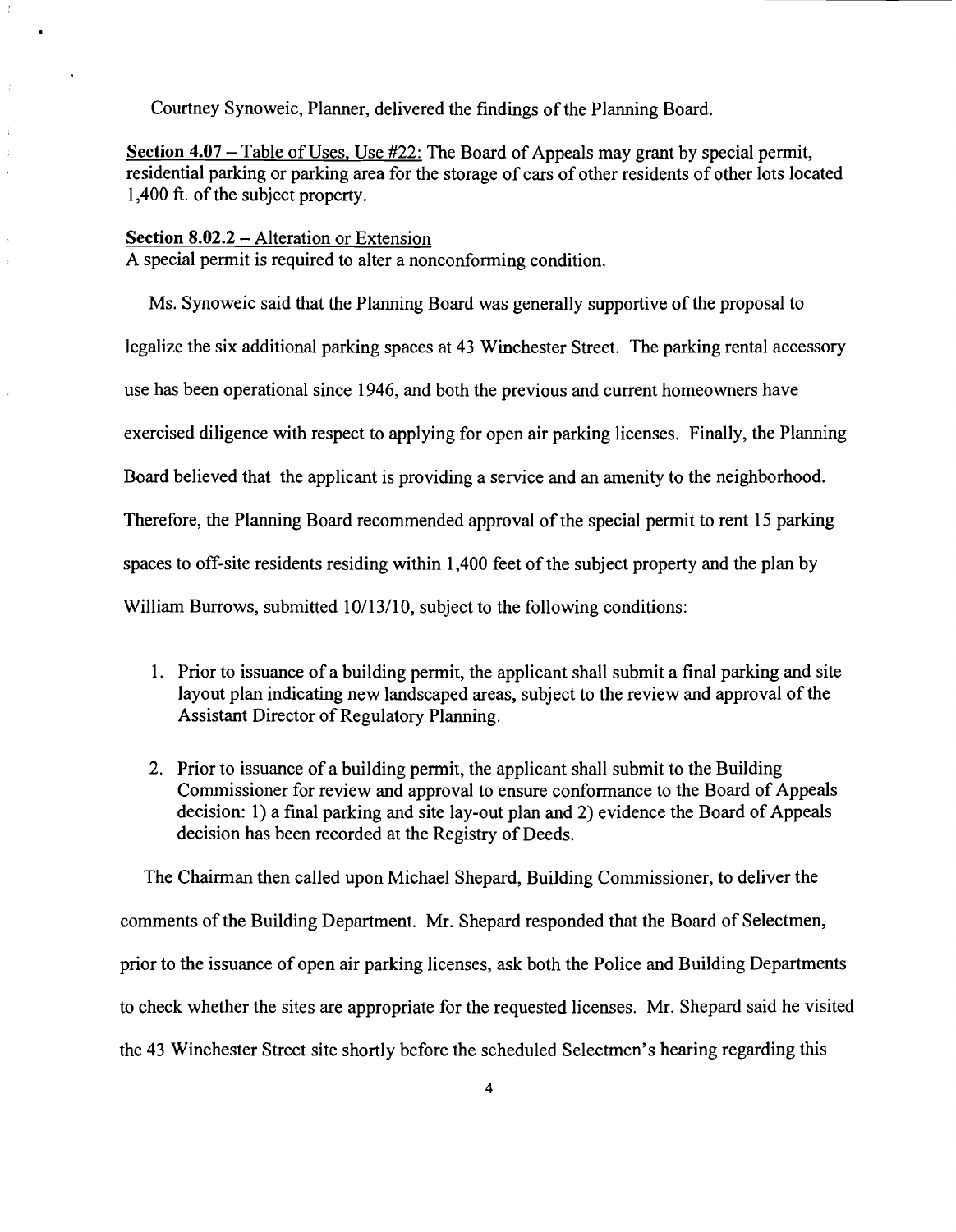site. He said the spaces were clean, well lit, without being a nuisance to the neighborhood and delineated for 15, not the requested 9 spaces. The Board of Selectmen issued the license with the understanding that the petitioner would seek relief from the Board of Appeals for the additional spaces. Mr. Shepard opined that since the subject address is located in an M-2.0 zoning district, the property could easily be converted to multi-family housing similar to many of the buildings in the immediate vicinity. He said that if the granting of the additional spaces would keep the property as a single family, at least in the near term, in his opinion it would be worth it.

During deliberations, Board Members were unanimous in their unhappiness, disappointment and frustration that the petitioner for a significant period of time intentionally maintained a parking lot with more spaces than the number he applied for to the Board of Selectmen or which were allowed under the Zoning By-Law. They all were troubled that granting the relief as requested has the appearance of rewarding the petitioner's prior actions. The Board Members were also mindful, however, that more intense uses are permitted under the Zoning By-Law than those operated by the petitioner.

The Board, having deliberated on this matter and having considered the foregoing testimony, concludes that it is desirable to grant Special Permit relief as requested and that the petitioner has satisfied the requirements necessary for relief under Sections 4.07, 8.02.2, and 9.05 of the Zoning By-Law and made the following specific findings pursuant to Section 9.05 of the Zoning By-Law:

- a. The specific site is an appropriate location for such a use, structure, or condition.
- b. The use as developed will not adversely affect the neighborhood.
- c. There will be no nuisance or serious hazard to vehicles or pedestrians.